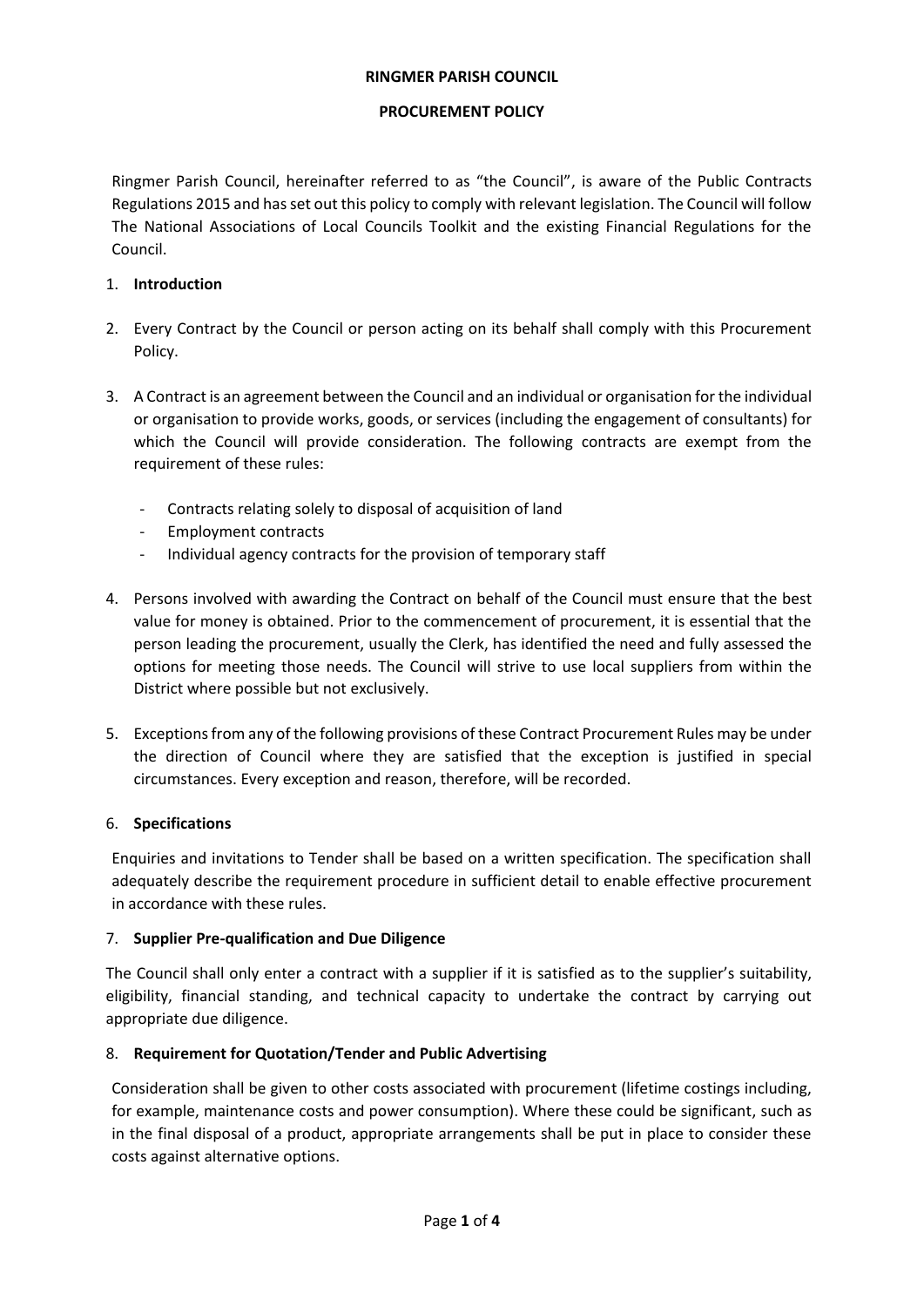### 9. **Contracts above £500 and below £3,000**

The Clerk/RFO shall strive to obtain 3 estimates.

### 10. **Contracts above £3,000 and below £25,000**

Written quotations must be sought by not less than three individuals or organisations that could undertake the contract.

### 11. **Contracts above £25,000**

- A public notice must be made setting out any particulars of the contract and inviting persons interested to apply, within a period of not less than ten days, for opportunity to tender.
- After the expiration of the period specified in the public notice, invitations to tender shall be sent to not less than four individuals or organisations that could undertake the contract (or, if fewer than four apply, to those that are suitable).
- Tenders to be submitted and opened in accordance with no.14 in this document.
- 12. Contract Procedure Rules 8 and 9 shall not apply to the following but, wherever possible, alternative quotations shall be obtained:
	- Purchase by auction or at public fairs.
	- Contracts involving special, technical, scientific, or artistic knowledge.
	- Contracts comprising spare or replacement parts of existing machinery or plant repairs to such machinery or plant.
	- Urgent situations as agreed with the Chairman of the Council where the Council is put at significant risk, or where significant costs could be incurred, by not taking urgent remedial action.
- 13. Every written contract will specify:
	- The work, materials, matters or things to be furnished, had, or done.
	- The price to be paid, with a statement of discounts or other deductions (if any).
	- The time or times to be performed within the contract.
- 14. Every contract which exceeds £25,000 and is either for the execution of work or the supply of goods or materials shall provide for payment of liquidated damages by the contractor in case the terms of the contractor are not performed.

# 15. **Submission of Tenders**

Submission procedures for contracts above £25,000

- Where an invitation to tender is made, such invitation to tender shall state the general nature of the intended contract and the Responsible Finance Officer shall obtain the necessary technical assistance to prepare such a specification in appropriate cases. The invitations shall, in addition, state that tenders must be addressed to the Responsible Finance Officer in the ordinary course of the post. Each tendering firm shall be supplied with a specifically marked envelope in which the tender is to be sealed and remain sealed until the prescribed dates for opening tenders for the contract.
- The tenders shall be kept in the custody of the appropriate nominated person until the time and date specified for opening.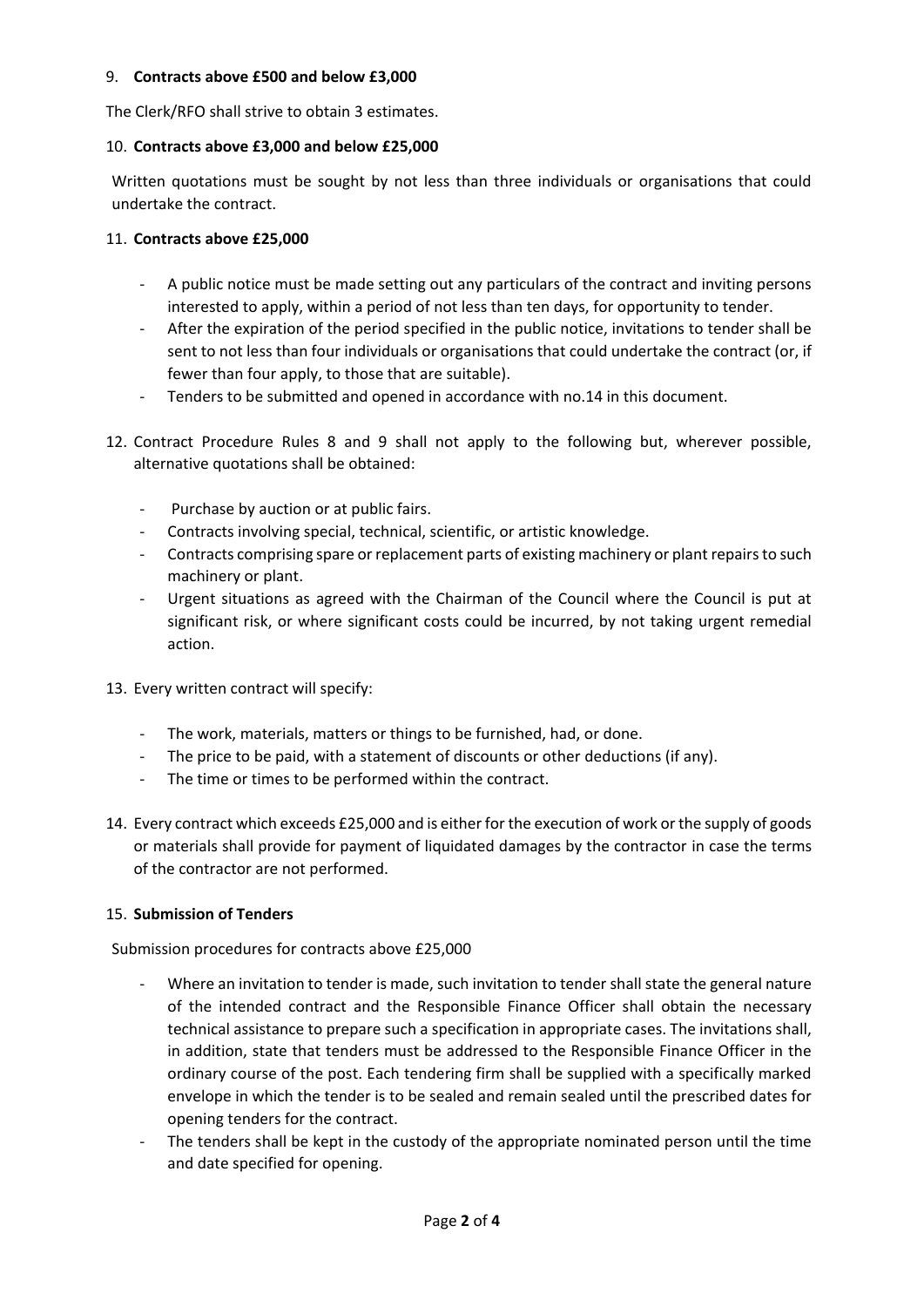- Tenders shall be opened by the Responsible Finance Officer in the presence of at least one Member of the Council. Tenders shall be date stamped and signed on all pages containing price information.
- Quotations and tenders may be received electronically provided they are kept in a separate secure folder under the control of the Responsible Finance Officer which is not opened until the deadline has passed for the receipt of tenders.

# 16. **Acceptance of Quotations and Tenders**

- The tender that offers the best value to the Council shall be accepted. Each tender shall be evaluated for price and quality to ascertain the most economically advantageous tender. Local companies should be encouraged to apply.
- For procurements over £25,000 the questions and scoring system used shall be written before tenders are received. The basis of this exercise shall be explained in any invitation to tender documentation.
- Where the authorised person considers it in the best interest of the Council, he or she may negotiate with the tenderers whose tenders are being considered for acceptance. No negotiation on contracts whose value is in excess of £25,000 can take place without reference to the Chairman of the Council. Any negotiation which would distort competition is expressly forbidden. Details of the negotiation must be placed on the contract file.
- Arithmetical errors found in any tender when checking shall be dealt with as follows: The tenderer shall have the error pointed out to them and be offered the opportunity to stand by their original tender, or their corrected tender, or to withdraw it.

# 17. **Signing and Sealing of Contracts**

Every successful quotation/tender shall be accepted in writing if contracts as the Solicitors to the Council shall determine shall be set out in a formal contract document.

# 18. **Nominated Sub-Contractors and Suppliers**

Where a sub-contractor or supplier is to be nominated to a main contractor, the procurement of the services of the sub-contractor or supplier shall be the subject to these Contract Procurement Rules. In the event of Contractor nominating any sub-contractor for delivery of all or part of the services, the Council's contract will remain with the main contractor and the main contractor remains responsible for and liable for delivering the agreed contract. The main contractor holds responsibility for the delivery of the contract and any associated penalties, financial or otherwise, to the Council as agreed in the main contract.

# 19. **Contracts Record**

A record of all contracts in excess of £25,000 in value placed by the Council shall be kept by the Clerk. This record shall specify for each contract the name of the contractor, the works to be executed or the goods or services to be supplied, the contract value and contract period. It is the responsibility of the person authorising the contract to ensure that an accurate record is maintained.

# 20. **Contract Project Management**

Project management shall be practised at all times in undertaking procurement, using industry agreed project management and framework standards as appropriate to the work being undertaking (for example, but not limited to PRINCE 2, PMI, RIBA, RICS). Suppliers will be expected to demonstrate their Project Management, competency, and qualifications.